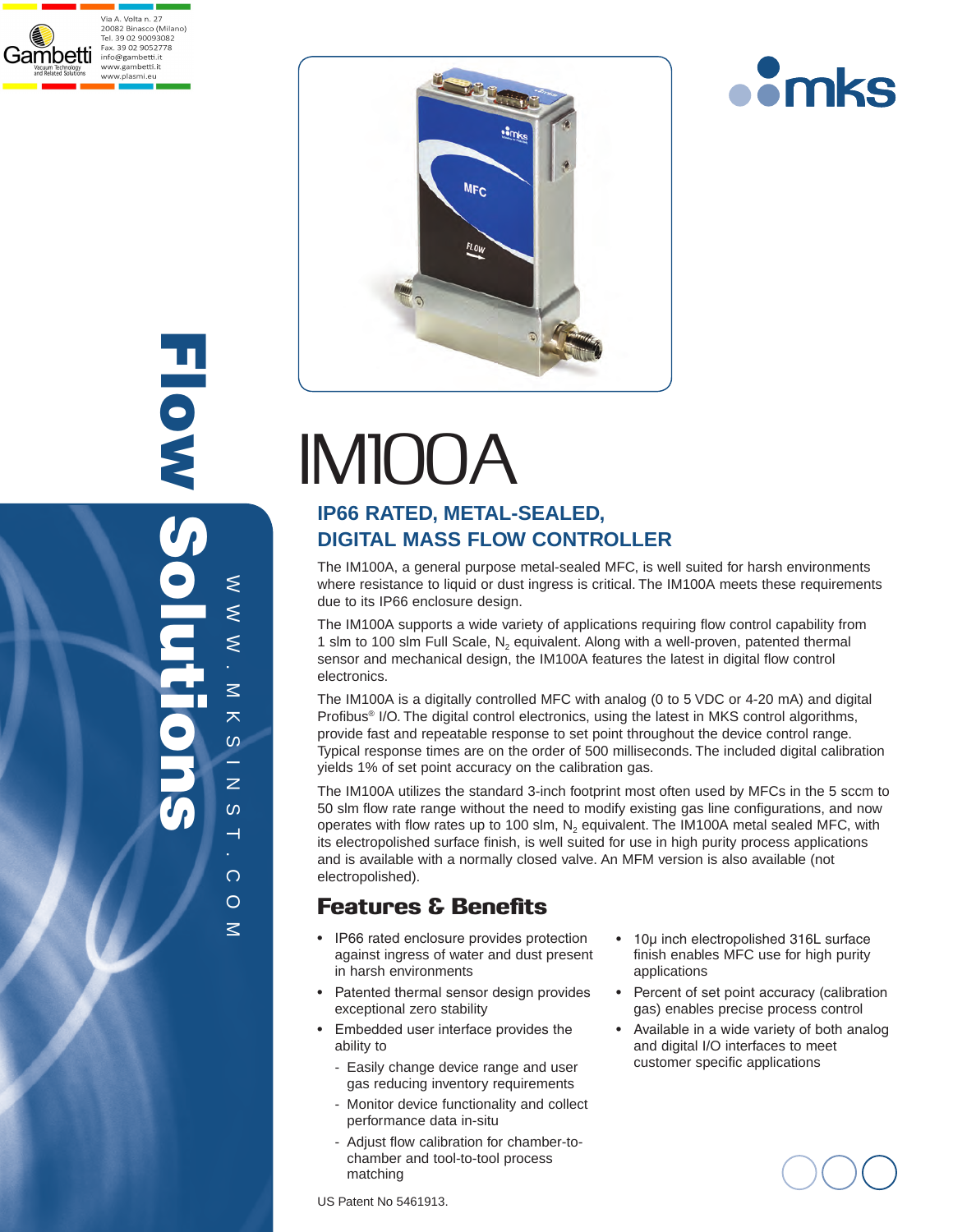# **Performance**

| <b>Full Scale Flow Ranges (N, equivalent)</b>                                                            | 50,000 - 100,000 sccm                                                                                                                                           |  |
|----------------------------------------------------------------------------------------------------------|-----------------------------------------------------------------------------------------------------------------------------------------------------------------|--|
| <b>Maximum Inlet Pressure</b>                                                                            | 150 psig (can not exceed pressure differential requirement across MFC)                                                                                          |  |
| <b>Normal Operating Pressure Differential (N, F.S.)</b><br>(with atmospheric pressure at the MFC outlet) | 50,000 - 100,000 sccm; 40 to 80 psid                                                                                                                            |  |
| <b>Proof Pressure</b>                                                                                    | $1000$ psig                                                                                                                                                     |  |
| <b>Burst Pressure</b>                                                                                    | $1500$ psig                                                                                                                                                     |  |
| <b>Control Range</b>                                                                                     | 2% to 100% of F.S. (range on mech.)                                                                                                                             |  |
| Typical Accuracy (with N <sub>2</sub> calibration gas)                                                   | $\pm$ 1% of set point for 20 to 100% F.S.                                                                                                                       |  |
|                                                                                                          | $\pm$ 0.2% of F.S. for 2 to 20% F.S.                                                                                                                            |  |
| <b>Repeatability</b>                                                                                     | $\pm$ 0.3% of Reading                                                                                                                                           |  |
| <b>Resolution</b>                                                                                        | 0.1% of Full Scale                                                                                                                                              |  |
| <b>Temperature Coefficients</b>                                                                          |                                                                                                                                                                 |  |
| Zero                                                                                                     | $< 0.05\%$ of F.S./°C                                                                                                                                           |  |
| Span                                                                                                     | $< 0.08\%$ of Rdg./°C                                                                                                                                           |  |
| <b>Inlet Pressure Coefficient</b>                                                                        | $< 0.02\%$ of Rdg./psi                                                                                                                                          |  |
| <b>Typical Controller Settling Time</b><br>(per SEMI Guideline E-17-0600)                                | < 750 msec., typical above 10% F.S.                                                                                                                             |  |
| <b>Warm-up Time</b><br>(to within 0.2% of F.S. of steady state performance)                              | $<$ 30 min                                                                                                                                                      |  |
| <b>Operating Temperature Range (Ambient)</b>                                                             | 10 $\degree$ C to 50 $\degree$ C                                                                                                                                |  |
| <b>Storage Humidity</b>                                                                                  | 0 to 95% Relative Humidity, non-condensing                                                                                                                      |  |
| <b>Storage Temperature</b>                                                                               | -20° to 80°C (-4° to 149° F)                                                                                                                                    |  |
| <b>Mechanical</b>                                                                                        |                                                                                                                                                                 |  |
| <b>Fittings</b> (compatible with)                                                                        | Swagelok <sup>®</sup> 4 VCR® high flow male, Swagelok 8 VCR male, 1/2" Swagelok,<br>10mm Swagelok, KF-16, 12 mm Swagelok, 3/8" Swagelok,<br>Swagelok 8 VCO male |  |
| <b>Leak Integrity</b>                                                                                    |                                                                                                                                                                 |  |
| External (scc/sec He)                                                                                    | $< 1 \times 10^{-10}$                                                                                                                                           |  |
| Through closed valve                                                                                     | < 1.0% of F.S. at 40 psig inlet to atmosphere                                                                                                                   |  |
|                                                                                                          | (To assure no flow-through, a separate positive shut-off valve is required.)                                                                                    |  |
| <b>Wetted Materials</b><br>Standard                                                                      | 316L S.S. VAR (equivalent to 316 S.S. SCQ for semiconductor quality),<br>316 S.S., Elgiloy <sup>®</sup> , Nickel                                                |  |
| Valve Seat (MFC only)                                                                                    | EPDM (Class VI), EPDM, Viton® (Class VI), Viton, Buna, or Neoprene                                                                                              |  |
| <b>Surface Finish</b>                                                                                    |                                                                                                                                                                 |  |
| <b>MFC</b>                                                                                               | 10µ inch average Ra (electropolished)                                                                                                                           |  |
| <b>MFM</b>                                                                                               | 16µ inch average Ra                                                                                                                                             |  |
| Weight                                                                                                   | $<$ 3 lbs (1.4kg)                                                                                                                                               |  |
| <b>Electrical Analog I/O</b>                                                                             |                                                                                                                                                                 |  |

**Input Power Required**  $+15$  to  $+24$  VDC @ (< 4 watts) **Flow Input/Output Signal**  Voltage (0 to 5 VDC)  $\hspace{1.6cm}$  15 pin Type "D" male Current (4 to 20 mA) 15 pin Type "D" male **Compliance** CE

 $\left($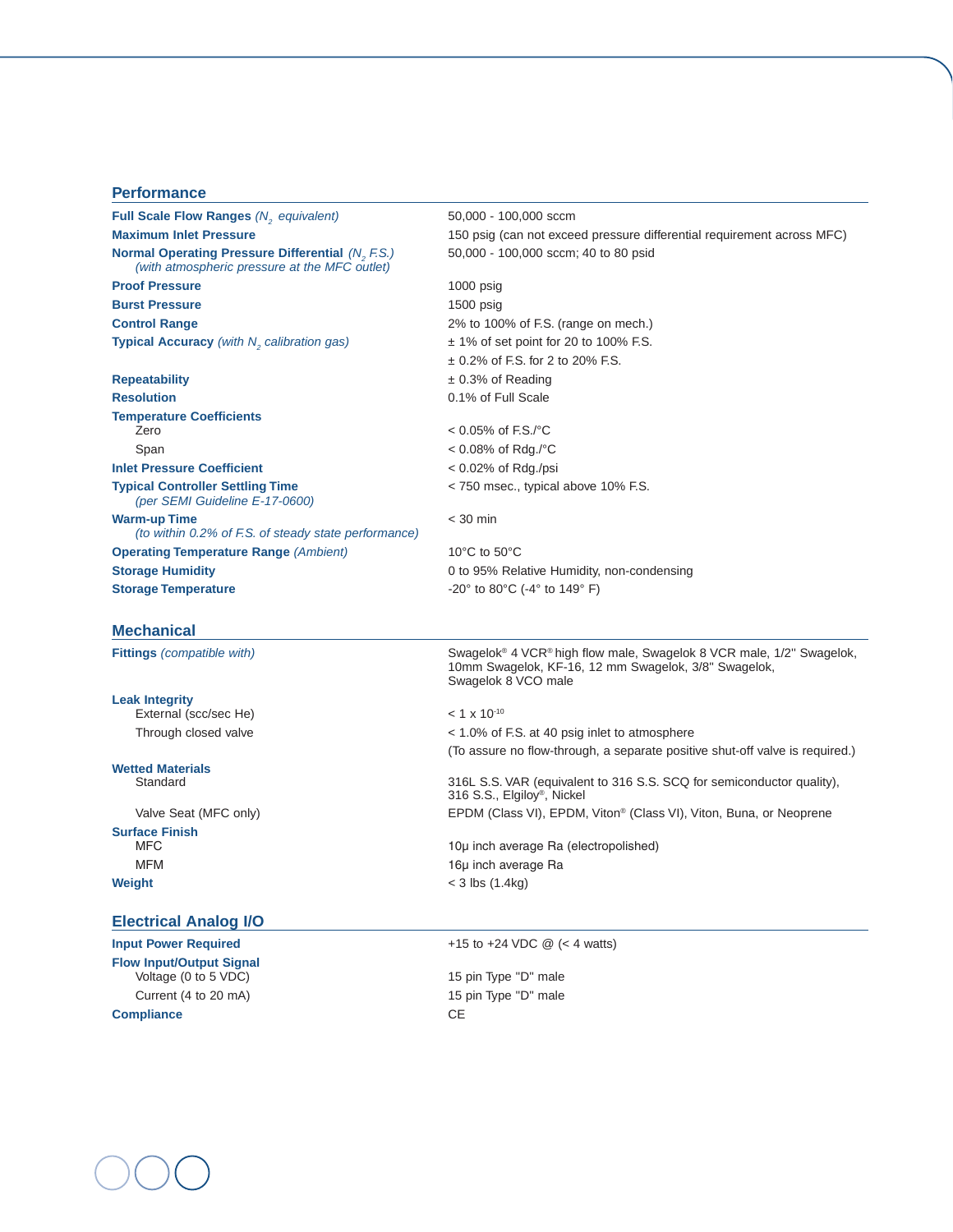# **Specifications**

# **Digital I/O**

**Digital I/O Profibus® Input Power Required**  $+15$  to  $+24$  VDC (< 4 watts)

# **Data Rate Switch/Selection** No switch

**MAC ID Switches/Addresses** 2 switches, 10 positions **Network Size** Up to 99 nodes **Network Topology Master/slave** Master/slave **Visual Communication Indicators** LED Comm (green/red)

### **Compliance** CE

**Connector** 9 pin Type D male (power) 9 pin Type D female (comm.) Set Data Rate via Profibus **Data Rate Data Rate** (User Selectable) 9.6 Kbps to 12 Mbps LED Error (green/red)



### **Dimensional Drawing —**

*Note: Unless specified, dimensions are nominal values in inches (mm referenced).*